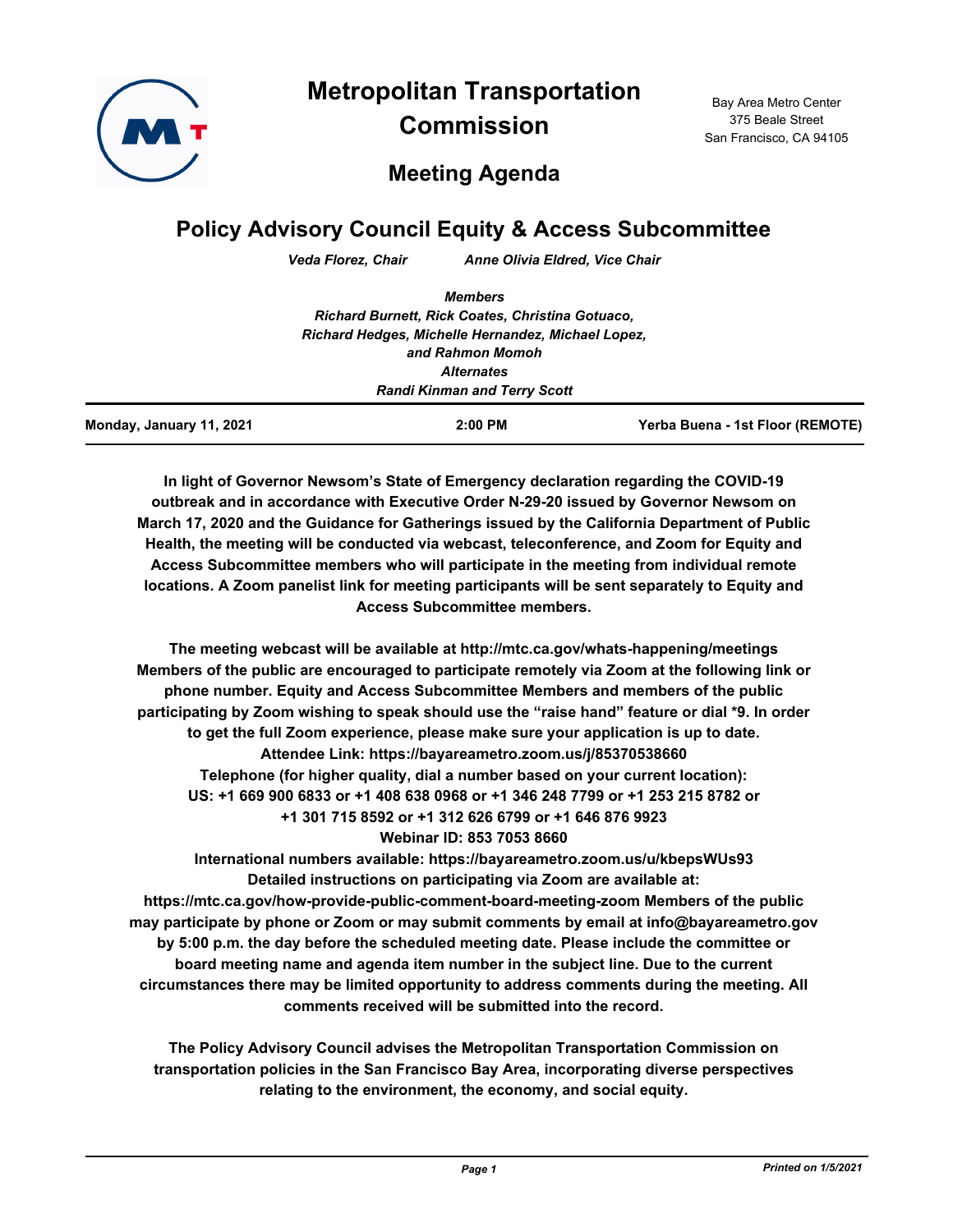### **1. Welcome**

*Veda Florez, Equity & Access Subcommittee Chair*

#### **2. Roll Call / Confirm Quorum**

*Quorum: A quorum of this committee shall be a majority of its regular non-ex-officio voting members (6).*

- **3.** [21-0125](http://mtc.legistar.com/gateway.aspx?m=l&id=/matter.aspx?key=21718) Approval of the December 4, 2020 Meeting Minutes
	- Subcommittee Approval *Action:*

*Attachments:* [03\\_E&A Minutes\\_Dec 4 2020.pdf](http://mtc.legistar.com/gateway.aspx?M=F&ID=ba4e0ee9-3367-4ddc-975f-33bfd8c379c7.pdf)

- **4.** [21-0126](http://mtc.legistar.com/gateway.aspx?m=l&id=/matter.aspx?key=21719) Blue Ribbon Transit Recovery Task Force Update
- Randi Kinman, Policy Advisory Council Chair *Presenter:*
- Coordinated Public Transit-Human Services Transportation Plan 2022 Update **5.** [20-1641](http://mtc.legistar.com/gateway.aspx?m=l&id=/matter.aspx?key=21506)

Coordinated Plan Update.

*Action:* Information

*Presenter:* Drennen Shelton

- *Attachments:* [05\\_Coordinated Plan 2022 Update.pdf](http://mtc.legistar.com/gateway.aspx?M=F&ID=23603a52-a212-4b6b-9060-84e8ba6e992b.pdf)
- MTC Equity Update: Equity Consultant Bench **6.** [21-0128](http://mtc.legistar.com/gateway.aspx?m=l&id=/matter.aspx?key=21721)

On-Call Equity Bench.

*Action:* Information

- **Presenter: Nalungo Conley**
- *Attachments:* [06\\_On-Call Equity Bench update\\_EandA.pdf](http://mtc.legistar.com/gateway.aspx?M=F&ID=b1b4dc56-a7a8-442c-85c0-d2494fe06003.pdf)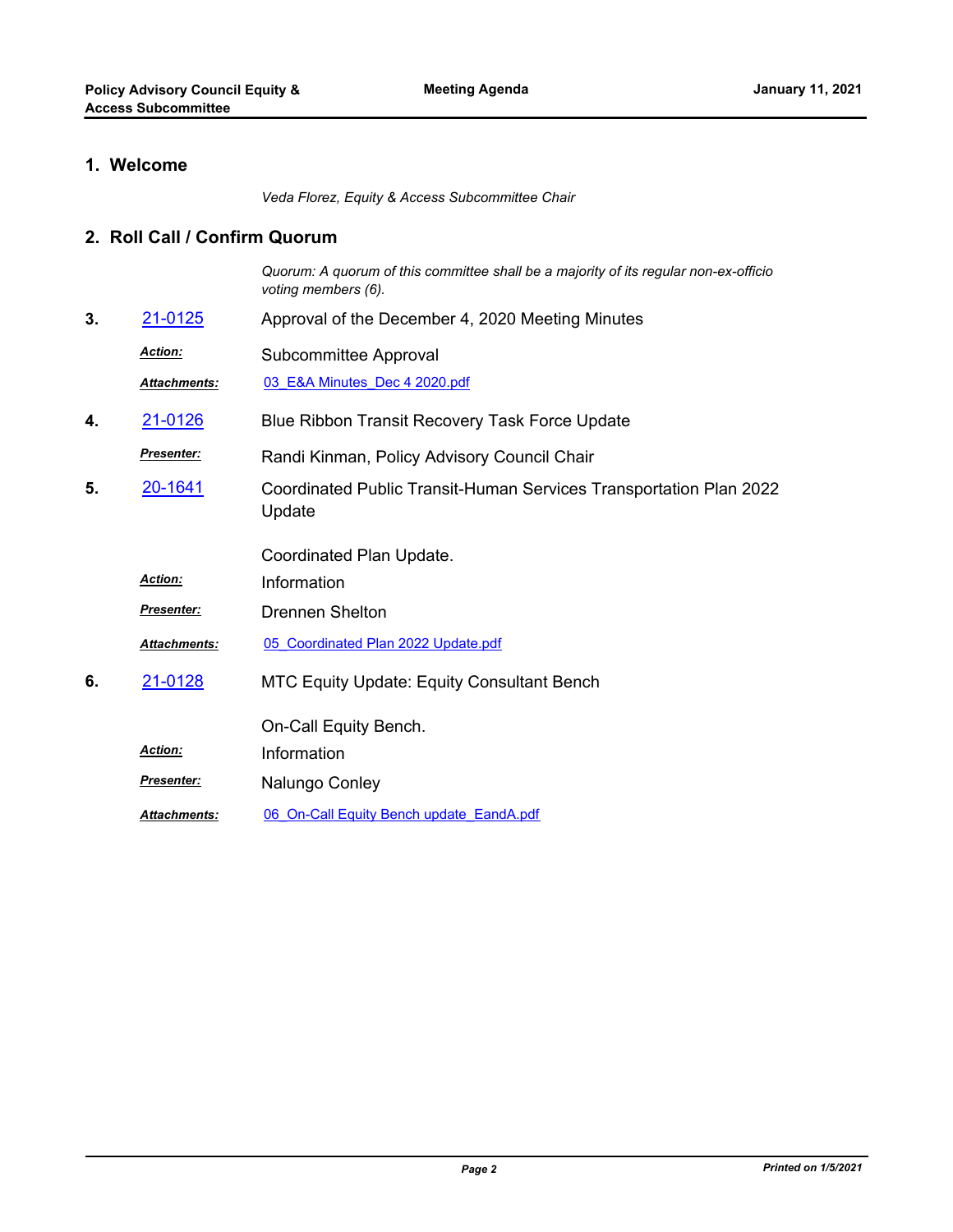#### **7. New Business**

*Members of the subcommittee may bring up new business for discussion or addition to a future agenda.*

#### **8. Public Comments / Other Business**

*Note: The subcommittee will not take action on items not listed on today's agenda.*

*Equity and Access Subcommittee Members and members of the public participating by Zoom wishing to speak should use the "raise hand" feature or dial \*9.*

#### **9. Adjournment / Next Meeting**

**The next meeting of the Policy Advisory Council Equity and Access Subcommittee will be held Friday, February 5, 2021, at 10:00 a.m. by webcast as appropriate depending on the status of any shelter in place orders. Any changes to the schedule will be duly noticed to the public.**